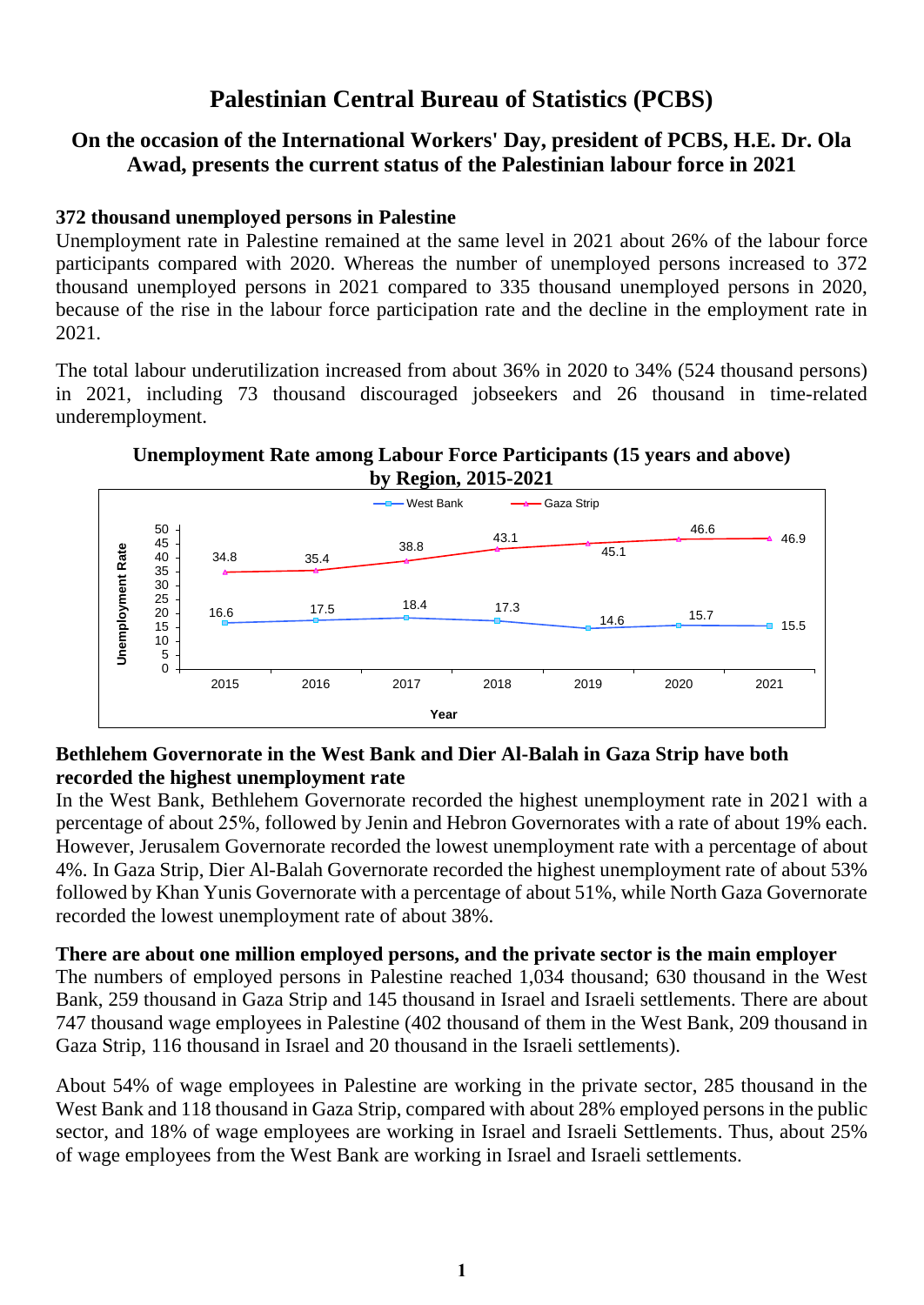### **One fourth of wage employees in the private sector work in technical and specialized occupations**

About 26% of wage employees in the private sector work as professionals or technicians in Palestine; with a percentage of 16% for males and 74% for females. In addition, 18% of wage employees in Palestine work in crafts and related trade works: 21% for males and 2% for females.

### **Average of real wages in the private sector**

The real average daily wage (base year= 2018) in the private sector was about 97 NIS in Palestine; about 42 NIS in Gaza Strip and about 119 NIS in the West Bank (Wage employees in Israel and Israeli settlements are excluded).

The constructions activity in the private sector recorded the highest average of real daily wage of 128 NIS in the West Bank and 40 NIS in Gaza Strip, followed by services activity with about 135 NIS in the West Bank and 74 NIS in Gaza Strip. While the agriculture activity recorded the lowest average daily wage at 85 NIS in the West Bank and 21 NIS in Gaza Strip.



## **Average of Real Wage in NIS for Wage Employees in the Private Sector by Region, 2015-2021**

# **About 29% of wage employees in the private sector receive less than the minimum monthly wage of (1,450 NIS) in Palestine.**

The number of wage employees in the private sector who received less than the minimum monthly wage (NIS 1,450) reached about 108 thousand; out of which 20 thousand wage employees in the West Bank (about 7% of the total number of wage employees in the private sector in the West Bank) with a monthly average wage of NIS 1,098 compared to 88 thousand wage employees in Gaza Strip (about 81% of the total number of wage employees in the private sector in Gaza Strip) with a monthly average wage of NIS 655.

# **Percentage of Wage Employees in the Private Sector who Received Less than the Minimum Monthly Wage, 2015-2021**



In the same context, the average actual weekly work hours for wage employees in Palestine was 41 hours; 39 hours for wage employees in the public sector, and 42 weekly work hours for wage employees in the private sector.